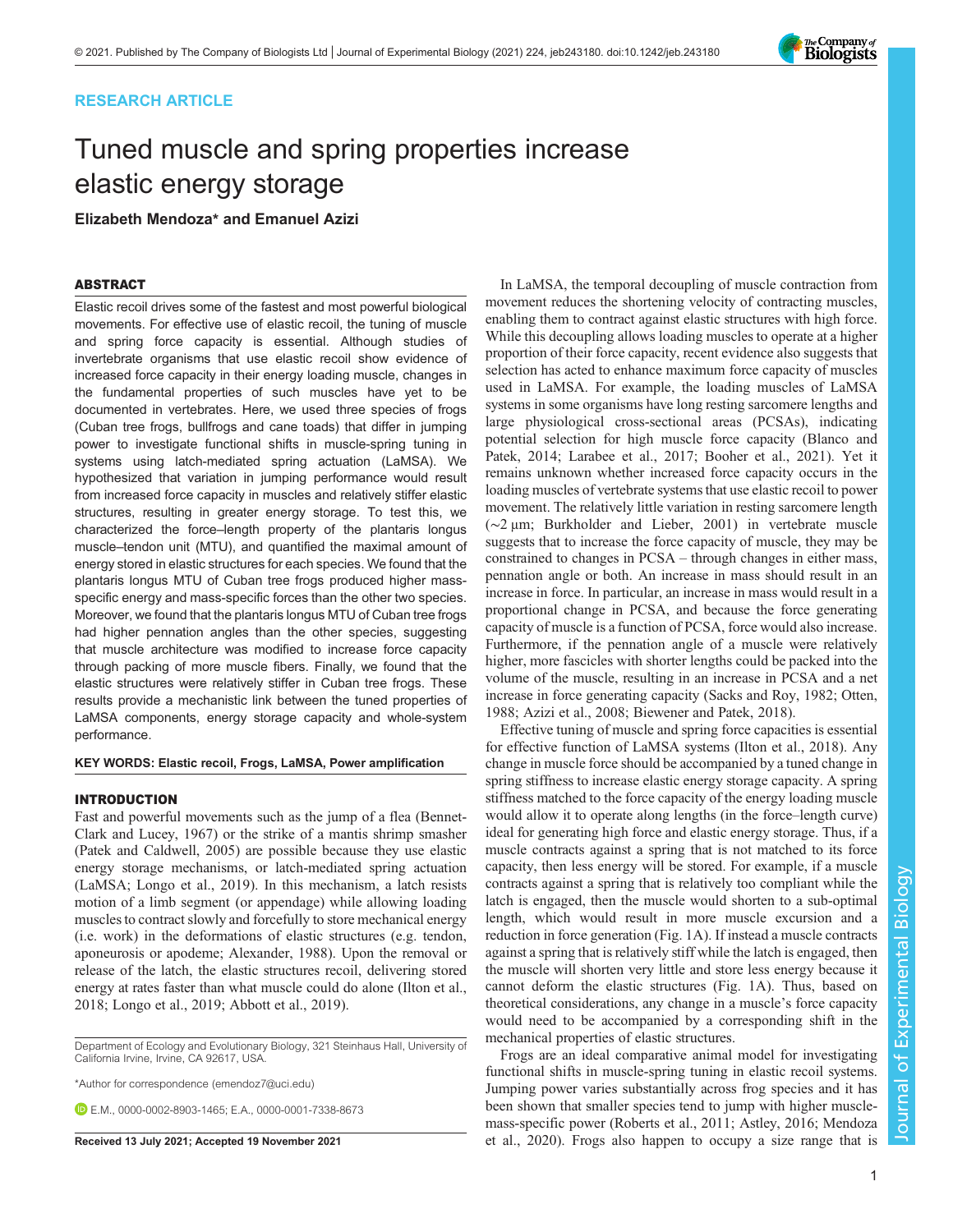<span id="page-1-0"></span>

Fig. 1. Conceptual figures showing how the relative properties of muscles and springs can affect the amount of elastic energy storage. A series of contractions are shown which all begin at a length of  $1.3L<sub>o</sub>$  and shorten against the stretch of a tendon until the contraction reaches a point on the isometric forcelength relationship. The slope of the dashed lines indicate spring stiffness, and the area underneath the dashed lines corresponds to the energy stored. (A) A muscle that contracts against relatively stiff elastic structures (right) could store approximately 27% of the maximal energy it could store with tuned springs. A muscle that contracts against relatively compliant elastic structures (left) would store approximately 72% of the maximal energy. Thus, tuning spring stiffness to muscle force capacity should maximize energy storage. (B) The force–length relationship shifted upward for a muscle modified for increased force capacity. With a higher force capacity, a relatively stiffer spring should maximize energy storage.

considered transitional, such that the performance benefits of spring actuation (relative to direct muscle actuation) may be limited, potentially explaining the performance variation observed in the clade ([Sutton et al., 2019](#page-6-0)). In addition, the LaMSA mechanism used by frogs [\(Roberts and Marsh, 2003](#page-6-0)) provides the possibility of simultaneously using a combination of both spring and muscle actuation to power jumps by allowing muscles to contribute additional work during limb extension ([Sutton et al., 2019](#page-6-0); [Olberding et al., 2019\)](#page-6-0). The mechanistic diversity observed in frogs provides a unique opportunity to link the properties of LaMSA components to overall jump performance.

In frogs, the plantaris longus muscle–tendon unit (MTU) is an important site of elastic energy storage ([Astley and Roberts, 2012](#page-6-0); [Astley and Roberts, 2014](#page-6-0)). Here, we used isolated muscle preparations of the plantaris longus MTU to assess the tuning of muscle force capacity and spring properties. We examined the plantaris longus MTU of three species of frogs that vary in jumping power, but not isolated muscle power [\(Roberts et al.,](#page-6-0)

[2011\)](#page-6-0). Moreover, we used this preparation to test whether species differed in energy storage capacity at the plantaris longus MTU. We hypothesized that MTUs that have the highest energy storage capacity will show increased force capacity to the muscle, and spring properties tuned to high muscle force capacity.

# MATERIALS AND METHODS

Six bullfrogs [*Rana catesbeiana* (Shaw 1802)], five cane toads [Rhinella marina (Linnaeus 1758)] and four Cuban tree frogs [Osteopilus septentrionalis (Duméril and Bibron 1841)] were purchased from herpetological vendors (Table 1). All animals were adults. They were housed individually in large aquaria and were fed calcium-supplemented crickets ad libitum. Animal husbandry and use were approved by the University of California, Irvine Animal Care and Use Committee ( protocol AUP 20-129).

## Table 1. Comparison of species plantaris longus muscle morphology (means±s.e.m.)

| <b>Species</b>                                                         | Body mass<br>(q)               | Plantaris longus<br>muscle mass (q) | Fiber length<br>(mm)                 | Pennation angle<br>(deq)             | <b>PCSA</b><br>$\text{cm}^2$ )     | % Plantaris longus<br>muscle mass  |
|------------------------------------------------------------------------|--------------------------------|-------------------------------------|--------------------------------------|--------------------------------------|------------------------------------|------------------------------------|
| Cuban tree frog (Osteopilus<br>septentrionalis) (n=4)                  | 28.48±2.49                     | $0.31 \pm 0.01$                     | $7.76 \pm 0.03$                      | $24.84 \pm 0.14$                     | $0.34 \pm 0.02$                    | $1.10+0.08$                        |
| Bullfrog (Rana catesbeiana) (n=6)<br>Cane toad (Rhinella marina) (n=8) | $99.62 \pm 9.40$<br>89.50±8.28 | $1.29 \pm 0.10$<br>$0.97 \pm 0.12$  | $13.84 \pm 0.07$<br>$13.87 \pm 0.09$ | $21.13 \pm 1.24$<br>$19.75 \pm 1.06$ | $0.82 \pm 0.03$<br>$0.61 \pm 0.05$ | $1.30 \pm 0.06$<br>$1.10 \pm 0.06$ |
|                                                                        |                                |                                     |                                      |                                      |                                    |                                    |

PCSA, physiological cross-sectional area.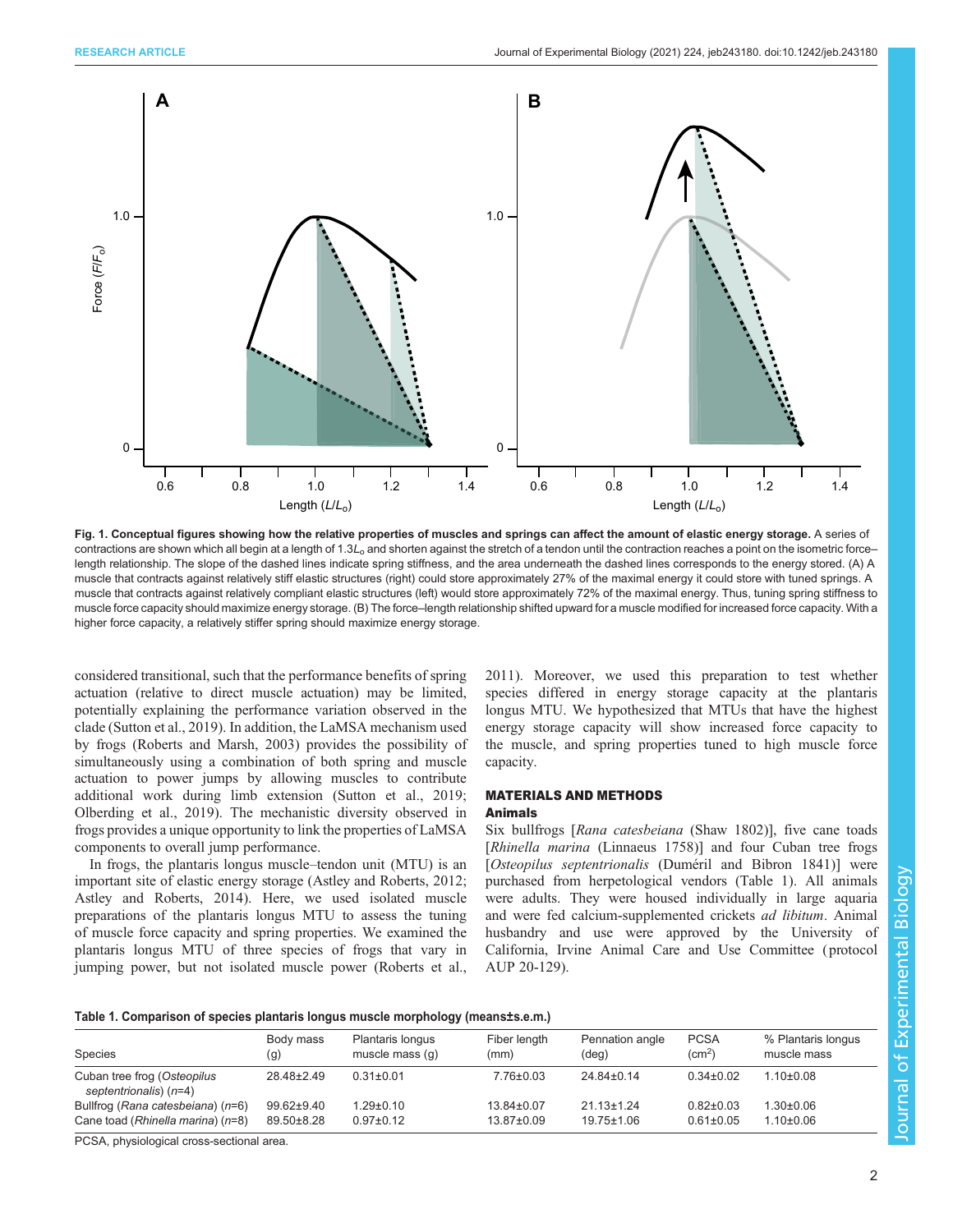### In-vitro preparation

Animals were euthanized with a double-pithing protocol prior to the isolation of the MTU. In this study, we followed experimental procedures outlined in [Azizi and Roberts \(2014\).](#page-6-0) First, we removed the skin from the upper hind limb, exposing the musculature. Then, we carefully isolated the sciatic nerve from surrounding tissue. Next, we removed the skin from the lower hind limb to expose the plantaris longus muscle. With a sapphire blade, we carefully made a small incision between two fascicles in the most proximal region of the muscle. We used this incision to implant a sonomicrometry crystal (Sonometrics Corporation, London, ON, Canada). We made a second incision distal to the first sonomicrometry crystal (and proximal to the aponeurosis sheet) along the same two fascicles and implanted a second sonomicrometry crystal. We secured the crystals with 6-0 silk. After instrumentation, we detached the distal tendon from the plantar fascia while keeping the muscle attached to the isolated knee joint. The isolated MTU preparation was secured to a rigid clamp at the knee joint and the distal tendon was placed in a custom-made clamp. The clamp on the distal tendon was attached to a servomotor (310C, Aurora Scientific, Cambridge, MA, USA). Once the MTU was tightly secured, it was placed in a bath of Ringer's solution that was continuously aerated with oxygen and kept at room temperature ( $22 \pm 1^{\circ}$ C). Finally, the sciatic nerve was threaded through a custom-made nerve cuff that was connected to a Grass S88D stimulator (Grass Technologies, Warwick, RI, USA) and used to electrically stimulate the muscle.

Stimulation voltage was determined through twitch contractions. The stimulation voltage was increased in 1 V increments until the twitch force plateaued (i.e. peak force stopped increasing). We set the stimulation voltage to 1 V above that which resulted in maximal twitch force to supramaximally stimulate the muscle (8–12 V). Tetanic stimulations consisted of 0.2 ms pulses at 80 pulses s−<sup>1</sup> for durations of 400 ms. We varied the length of each muscle before each tetanic contraction to characterize the force–length property. Because we varied the length of the muscle prior to stimulation, we also characterized the passive force–length property. Changes in muscle fascicle lengths were measured with sonomicrometry, and the servomotor measured changes in force. [Fig. 2](#page-3-0) shows representative time series of these contractions for the plantaris longus muscle of all three species. All data were collected at 1000 Hz using a 16-bit data acquisition system (National Instruments USB-6212). After the experiments, we measured muscle mass (in grams), fascicle length (in millimeters) and pennation angle (in degrees). We used these morphological parameters to calculate muscle PCSA assuming a constant muscle density of  $1.056$  g cm<sup>-3</sup> ([Mendez and Keys, 1960](#page-6-0)).

Data were processed using Igor Pro software (Wavemetrics, Lake Oswego, OR, USA). The passive force–length curve of the muscle was constructed by plotting fascicle length against the passive force at each varied length prior to stimulation. Therefore, this relationship characterizes the passive properties of the muscle fascicles and not the MTU. Next, the passive force–length data were fit with a standard exponential function following [Azizi and Roberts](#page-6-0) [\(2010\)](#page-6-0). The total force–length curve was constructed by plotting tetanic force against fascicle length. Note that because the fascicles of the plantaris longus insert into an aponeurosis (a sheet-like tendon along the muscle belly), they shorten during tetanic contractions. Thus, fascicle length and force were measured where force plateaued ([Fig. 2\)](#page-3-0). The total force–length data were fit according to [Otten \(1988\)](#page-6-0).

We calculated the work done by muscle fascicles during a series of tetanic contractions, each starting at a different length. During our experiments, the MTU maintained a constant length, so any shortening of the muscle fascicles resulted in an equal stretch of the elastic elements. Thus, to calculate work done, we plotted fascicle length against tetanic force. The area under this curve corresponded to the work done during the contraction. Because we were interested in understanding the maximum work that could be generated by these muscles, we focused primarily on the contraction with the highest work output for each muscle. Note that we measured fascicle shortening at one fascicle, and thus made the assumption that all fascicles undergo similar displacements. Next, to measure the stiffness of the elastic elements, we calculated the slope of fascicle length versus tetanic force curves and normalized them by muscle PCSA. We normalized by PCSA to account for size differences across the three species. Note that our method of normalization does limit comparisons with other studies. Furthermore, we measured elastic element stiffness from muscle fascicle shortening, and previous studies show evidence that this approach may be limiting owing to the mechanical arrangement of muscle and elastic elements (see [Herzog, 2019; Zelik and Franz, 2017; Arellano](#page-6-0) [et al., 2019\)](#page-6-0). For each muscle, we measured stiffness of the elastic elements from the contraction with the highest work ([Fig. 3\)](#page-3-0). Finally, to compare the force generating capacity of these muscles across species, we normalized peak tetanic force by PCSA to calculate stress and by muscle mass to calculate mass-specific force.

Data analysis All analyses were performed in R [\(http://www.R-project.org/](http://www.R-project.org/)). We ran an ANOVA on morphological and contractile variables to test for differences across species. Specifically, to test whether species differed in mass-specific stored energy, we performed an ANOVA with mass-specific stored energy as the response variable and species as the effect. Additionally, to test whether species differed in elastic element stiffness, we performed an ANOVA with normalized stiffness as the response variable and species as the effect. To test whether there were differences in muscle stress, we performed an ANOVA with muscle stress as the response variable and species as the effect. Because normalizing force by PCSA accounts for variation related to mass or pennation angle, we performed two more ANOVAs to examine pennation angle and mass-specific peak force in isolation. We did this to understand whether there were differences in muscle architecture or force generating capabilities based on mass, and whether these differences could account for differences in energy storage capacity. One included mass-specific force as the response variable and species as the effect, and the other included pennation angle as the response variable and species as the effect. Lastly, we performed an ANOVA on normalized passive force (i.e. normalized as a percentage of maximal force) across species. We used Tukey's honest significance test (HSD) post hoc analyses to assess comparisons that were significantly different.

## **RESULTS**

The average normalized passive muscle force of the plantaris longus at the contraction that produced the highest work was 10.20%, 7.54% and 8.89% of maximal force for Cuban tree frogs, cane toads and bullfrogs, respectively. The plantaris longus muscle of bullfrogs, cane toads and Cuban tree frogs reached an average peak total force of 21.44, 15.84 and 9.57 N, respectively.

We found that mass-specific stored energy was significantly different across species  $(F_{2,15}=5.187, P=0.019;$  [Fig. 4A](#page-4-0)). The plantaris longus of Cuban tree frogs could store mass-specific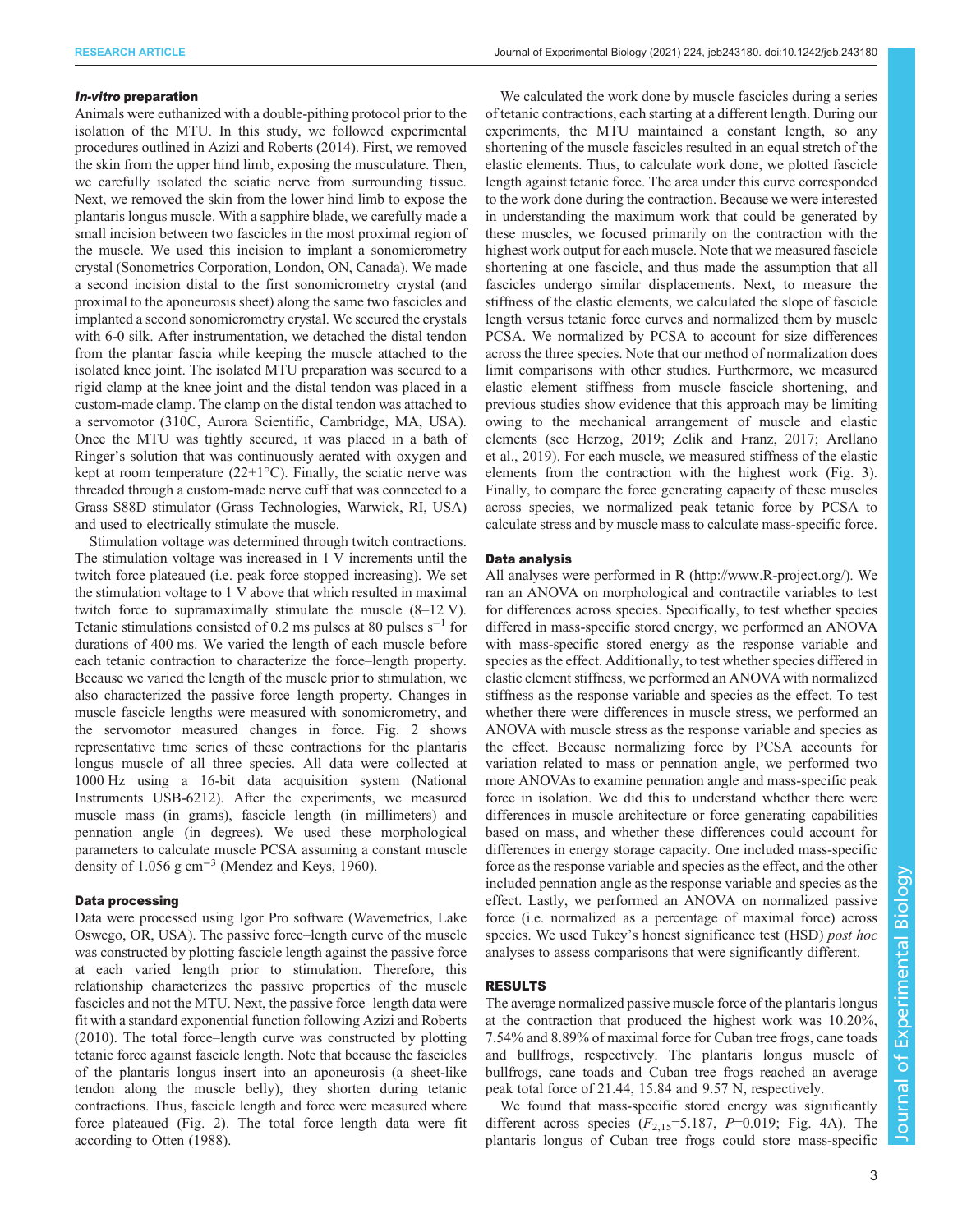<span id="page-3-0"></span>

Fig. 2. Sample time series of fixed end contractions showing fascicle length, force and work in three frog species. (A) Cane toad, (B) bullfrog and (C) Cuban tree frog.

energies averaging 53 J kg−<sup>1</sup> muscle mass, and the plantaris longus of cane toads and bullfrogs stored an average of 22 and 37 J kg−<sup>1</sup> muscle mass, respectively. Tukey's HSD post hoc analysis showed that mass-specific stored energy differed significantly between Cuban tree frogs and cane toads  $(P=0.015)$ , but not between Cuban tree frogs and bullfrogs  $(P=0.223)$  or bullfrogs and cane toads  $(P=0.187)$ .

We additionally examined peak muscle stress because energy storage capacity depends on the ability to generate force. We found that peak muscle stress did not differ across species  $(F_{2,15}=1.651)$ ,  $P=0.225$ ; [Fig. 4B](#page-4-0)), which was consistent with previous studies (e.g. [Roberts et al., 2011](#page-6-0)). Moreover, because normalizing force by PCSA (i.e. to calculate muscle stress) accounts for variation in both pennation angle and muscle mass, we also examined pennation angle and mass-specific peak force in isolation to understand whether there were differences in muscle architecture or force generating capabilities based on mass, and whether these differences could account for differences in energy storage capacity. We found that mass-specific peak force differed significantly across species ( $F(2,15)=32.61$ ,  $P=\frac{3}{45}e^{-0.6}$ ; [Fig. 4C](#page-4-0)). Post hoc analysis



Fig. 3. Representative force-length curves for three frog species. (A) Cane toad, (B) bullfrog and (C) Cuban tree frog. One representative contraction that produced the highest work is shown for each species. The muscles start on the descending limb of the force–length curve and shorten onto the plateau against the stretch of the tendon. The shaded triangles represent the work (or energy) that was stored into the elastic elements.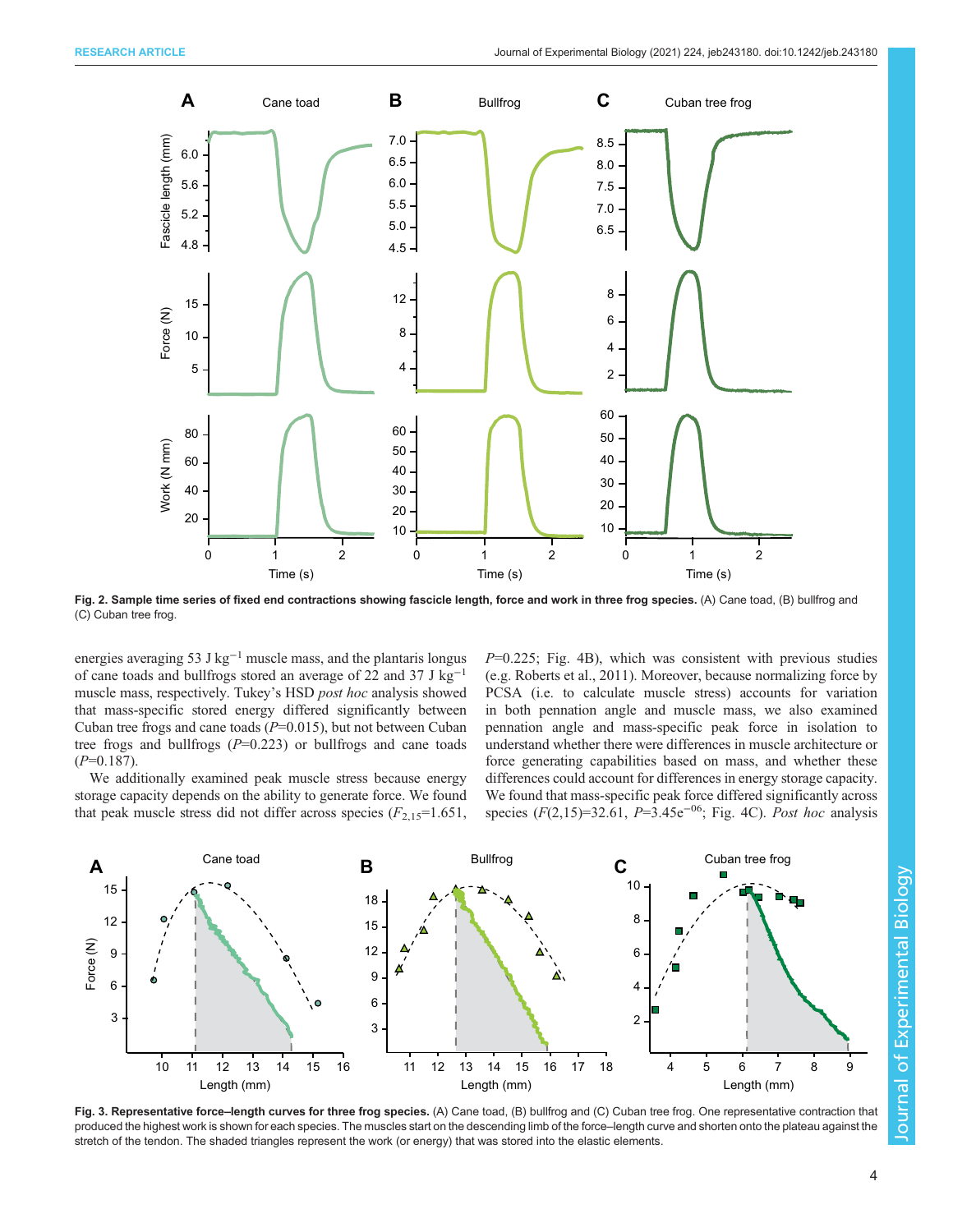<span id="page-4-0"></span>

Fig. 4. Summary data plots for cane toads, bullfrogs and Cuban tree frogs. (A) Mass-specific elastic energy, (B) muscle stress, (C) mass-specific force, (D) pennation angle and (E) normalized stiffness. Mass-specific energy was significantly different between Cuban tree frogs and cane toads (P<0.05). Stress did not significantly differ across species. Mass-specific force was significantly different between Cuban tree frogs and cane toads  $(P< 0.001)$  and between Cuban tree frogs and bullfrogs (P<0.001), but was not significantly different between cane toads and bullfrogs (indicated by lowercase letters). Pennation angle was significantly different between Cuban tree frogs and cane toads (P<0.05). Normalized stiffness was significantly different between Cuban tree frogs and cane toads (P<0.05) and between Cuban tree frogs and bullfrogs (P<0.05), but was not significantly different between cane toads and bullfrogs.

showed that mass-specific force was significantly different between Cuban tree frogs and bullfrogs ( $P=4.30e^{-0.6}$ ), and between Cuban tree frogs and cane toads ( $P=1.50e^{-0.5}$ ), but was not significantly different between cane toads and bullfrogs  $(P=0.890)$ . Additionally, pennation angle differed significantly across species  $(F_{2,15} = 4.408,$ P=0.031; Fig. 4D). Tukey's HSD post hoc analysis showed that pennation angle was significantly different between Cuban tree frogs and cane toads  $(P=0.027)$ , but not significantly different between Cuban tree frogs and bullfrogs (P=0.095) or bullfrogs and cane toads  $(P=0.622)$ . Normalized passive force was significantly different across species  $(F_{2,15}=5.746, P=0.014)$ . Post hoc analysis showed that normalized passive force was significantly different between bullfrogs and Cuban tree frogs  $(P=0.013)$ , but it was not significantly different between cane toads and Cuban tree frogs  $(P=0.329)$  or bullfrogs and cane toads  $(P=0.153)$ . Finally, normalized spring stiffness was significantly different across species  $(F_{2,15} = 6.049, P = 0.012;$  Fig. 4E). Post hoc analysis showed that normalized stiffness differed significantly between Cuban tree frogs and bullfrogs  $(P=0.012)$ , and between Cuban tree frogs and cane toads  $(P=0.027)$ , but not between bullfrogs and cane toads ( $P=0.961$ ).

The plantaris longus of Cuban tree frogs stored more elastic energy than that of the cane toads or bullfrogs ([Figs 3,](#page-3-0) 4). We found that the architecture of this muscle in the Cuban tree frogs enabled higher mass-specific peak forces. Furthermore, we found that the elastic structures in Cuban tree frogs were relatively stiffer than in other species, and well matched to the force capacity of the muscle (Fig. 4). Thus, here we propose that the plantaris longus muscle in Cuban tree frogs was modified for high force generation, and that the surrounding elastic structures were tuned to the force of the muscle to increase energy storage capacity ([Fig. 1](#page-1-0)B).

The observed increase in the mass-specific force capacity of the plantaris longus of Cuban tree frogs likely results from architectural changes (i.e. shorter more pennate fibers) that allow high force production over a small working range. We found that pennation angle was higher and muscle fascicle lengths were shorter in the plantaris longus of Cuban tree frogs than in other species. This architectural arrangement allows more short muscle fascicles to be packed into the same muscle volume, which increases PCSA and mass-specific force [\(Sacks and Roy, 1982; Otten, 1988; Azizi et al.,](#page-6-0) [2008; Biewener and Patek, 2018](#page-6-0)). These changes in muscle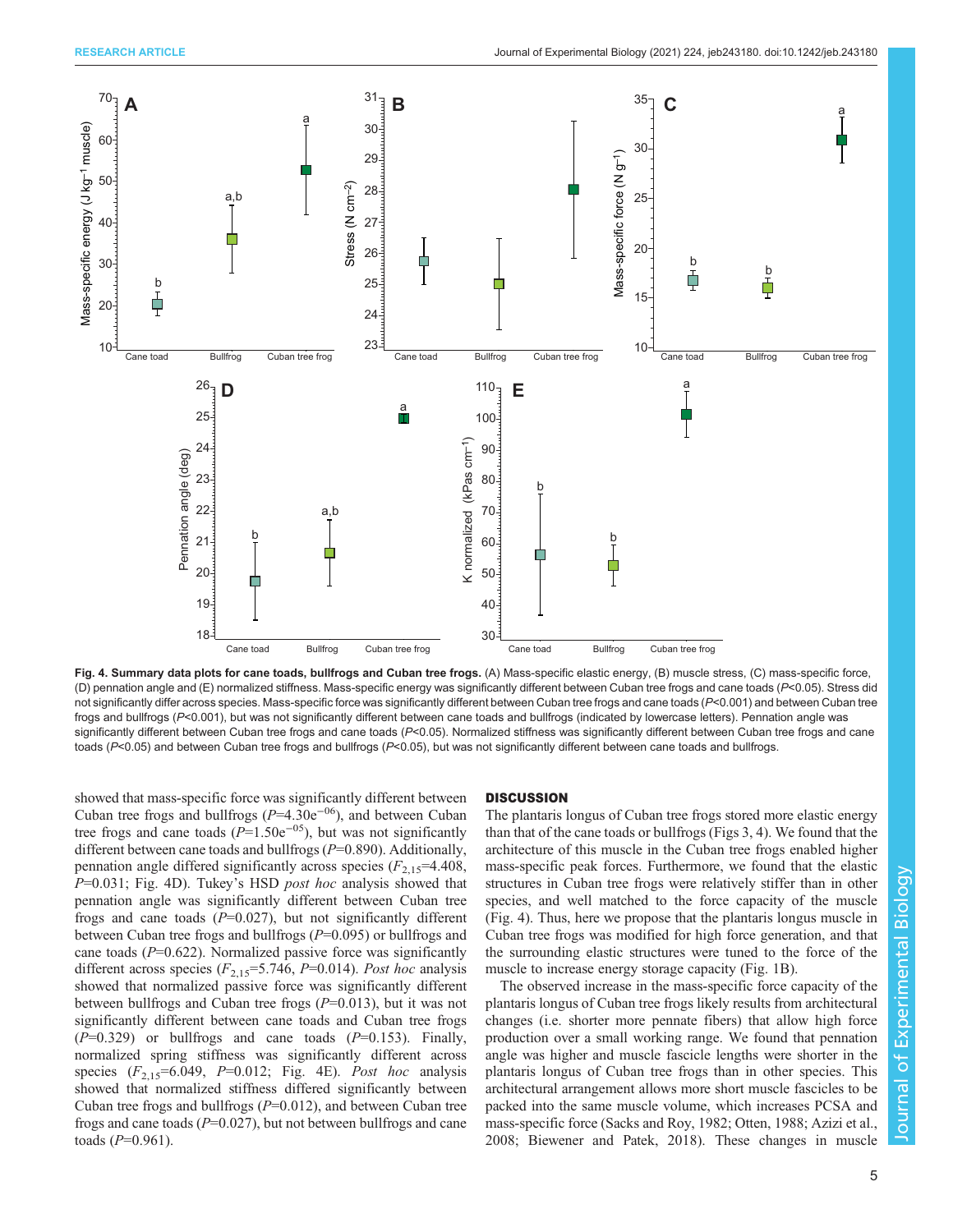architecture have implications for locomotor function. For instance, [Rosin and Nyakatura \(2017\)](#page-6-0) showed that three hindlimb extensor muscles from a rodent jumper specialist had relatively shorter fascicle lengths and higher pennation angles than its non-specialist relative, which would allow for higher mass-specific forces important for jumping. Similarly, [Dick and Clemente \(2016\)](#page-6-0) showed that varanid lizards mitigate musculoskeletal stresses associated with increased size through functional shifts in muscle architecture that promote higher force production (i.e. higher pennation angles and shorter fascicles). Moreover, in cursorial organisms, the highly pennate architecture of the distal hindlimb muscles functions to generate high force economically to facilitate elastic energy savings ([Biewener, 1998](#page-6-0); [Biewener and Roberts,](#page-6-0) [2000](#page-6-0)). Therefore, vertebrate organisms can modify muscle function through changes to muscle architecture and PCSA that have implications for locomotion. Our work suggests that this pathway is also used to increase muscle force in vertebrate systems that use elastic recoil (or LaMSA) to increase elastic energy storage.

Tuning spring stiffness to muscle force capacity maximized energy storage. We found that the plantaris longus of Cuban tree frogs contracted against a spring that was relatively stiffer than that of the other species, and matched to the increased force capacity of its muscle. In frogs, the plantaris longus muscle operates on the descending limb of the force–length curve [\(Azizi and Roberts,](#page-6-0) [2010](#page-6-0)), suggesting that shortening against a relatively stiffer spring would allow the muscle to shorten onto the plateau where the muscle could reach the highest peak forces. Furthermore, studies have shown that the plantaris longus muscle continues to shorten during limb extension [\(Azizi and Roberts, 2010](#page-6-0); [Astley and](#page-6-0) [Roberts, 2012\)](#page-6-0), suggesting that after energy storage the muscle would be at a length where it could contribute substantial work directly while contracting onto the ascending limb of the force– length curve [\(Olberding et al., 2019](#page-6-0)). Therefore, a spring tuned to the force capacity of the muscle would place the muscle in a position to generate high forces throughout the majority of the energy storage phase, and would result in more energy stored. In contrast, a spring not tuned to the force capacity of the muscle would result in less energy stored. For example, a spring that is relatively too compliant (i.e. not matched to the muscle's force capacity) would allow the muscle to shorten past the plateau and to a length at which it would generate low force [\(Fig. 1](#page-1-0)). Alternatively, a spring that is relatively too stiff would result in very little muscle shortening and energy storage [\(Fig. 1](#page-1-0)). Although our work suggests that a relatively stiffer spring maximizes energy storage, relatively compliant springs could be ideal in cases where the force capacity of the muscle is constrained [\(Rosario et al., 2016\)](#page-6-0). Thus, to maximize energy storage, spring stiffness should be tuned to the force capacity of the muscle.

In this study, we examined the energy storage capacity of plantaris longus MTUs of three species of frogs that have been shown to differ in jumping power ([Roberts et al., 2011](#page-6-0)) to assess variable tuning of muscle and spring stiffness and energy storage capacity. We found that species differed in their capabilities to store energy, and more specifically that Cuban tree frogs could store more energy because their muscle and spring were tuned for high energy storage. Thus, our findings support our hypothesis that species would differ in energy storage capabilities. Yet, our findings do not fully resolve the observations of [Roberts et al. \(2011\),](#page-6-0) which showed that three species of frogs varied substantially in jumping power but not in vitro muscle power. This is largely because in our study, we only examined the work that was stored as potential energy. In ideal systems with Hookean springs and instantaneousrelease latches, we could be certain that the energy stored would equal the energy that was returned. However, biological springs are non-Hookean and can lose up to 10% of stored energy as heat to the environment ([Ker, 1981\)](#page-6-0). Furthermore, studies show that energy can be lost to latches that do not release instantaneously ([Ilton et al.,](#page-6-0) [2018; Divi et al., 2020\)](#page-6-0). The anuran latch is a geometric-release latch that arises through dynamic changes in the muscle's mechanical advantage [\(Astley and Roberts, 2014; Olberding](#page-6-0) [et al., 2019](#page-6-0)). As such, the release of energy is not instantaneous and is therefore subject to losses during unlatching [\(Astley and](#page-6-0) [Roberts, 2014; Abbott et al., 2019](#page-6-0); [Divi et al., 2020\)](#page-6-0). These components of the jumping mechanism in anurans are sites where additional variation could be introduced into the system, resulting in even larger discrepancies than what we would expect based on energy inputs. Quantifying how the latching (and unlatching) mechanics of the anuran system mediates energy release is an important next step to resolving the observations that there is substantial variation in anuran jumping power ([Roberts et al., 2011](#page-6-0); [Astley, 2016](#page-6-0); [Mendoza et al., 2020](#page-6-0)). Variation in anuran jumping power likely also arises because anurans use both spring recoil and direct muscle contributions to actuate jumps [\(Azizi and Roberts,](#page-6-0) [2010; Astley and Roberts, 2012](#page-6-0); [Sutton et al., 2019\)](#page-6-0). [Azizi and](#page-6-0) [Roberts \(2010\)](#page-6-0) showed that the plantaris longus continues to shorten during limb extension (after storing energy in springs), suggesting that the muscle is contributing work in addition to what is being returned by recoiling springs. Future studies should examine how much work these muscles are contributing to the jump in addition to spring recoil during limb extension, and whether these contributions can explain some of the variation in jumping power that we examined across species.

Several scaling studies have suggested that the use of elastic mechanisms for ballistic movements such as jumping is most beneficial at smaller sizes ([Ilton et al., 2018](#page-6-0); [Sutton et al., 2019](#page-6-0); [Mendoza et al., 2020](#page-6-0)). This reliance is largely due to the force– velocity trade-off of muscles, which dictates that a muscle can either contract slowly and forcefully or contract quickly and generate low forces. This property becomes very limiting at small scales [\(Sutton](#page-6-0) [et al., 2019](#page-6-0)) because small jumpers need to be able to generate substantial power outputs with little time to maintain jump performances that are comparable to larger jumpers [\(Ilton et al.,](#page-6-0) [2018; Biewener and Patek, 2018](#page-6-0); [Sutton et al., 2019](#page-6-0); [Mendoza](#page-6-0) [et al., 2020\)](#page-6-0). Small jumpers are able to circumvent these limitations by loading energy into elastic structures through slow and forceful contractions and then releasing this energy to actuate movement. In this study, we found that the plantaris longus in Cuban tree frogs could generate more force per unit muscle mass, and that they had relatively stiffer elastic elements than bullfrogs and cane toads, suggesting that the plantaris longus MTU of Cuban tree frogs was modified for high energy storage. Here, we found that the plantaris longus of Cuban tree frogs could store mass-specific energies averaging 53 J kg<sup>-1</sup> muscle mass (range:  $32-81$  J kg<sup>-1</sup> muscle mass). [Olberding and Deban](#page-6-0)'s (2018) intraspecific scaling study showed that the plantaris longus of Cuban tree frogs could generate mass-specific energies of up to 73 J kg<sup> $-1$ </sup> muscle mass, which falls within the range that we measured, and was approximately two times greater than that of the other species measured (average 20 J kg<sup>-1</sup> muscle mass for the cane toad and 36 J kg<sup>-1</sup> muscle mass for the bullfrog). Cuban tree frogs' impressive energy storage capabilities are likely necessary to provide sufficient mechanical energy within the short time scale available to achieve jump takeoff. In contrast, larger jumpers (e.g. such as bullfrogs and cane toads) may not necessitate high energy storage capabilities because

Journal of Experimental Biology

Journal of

Experimental Biology